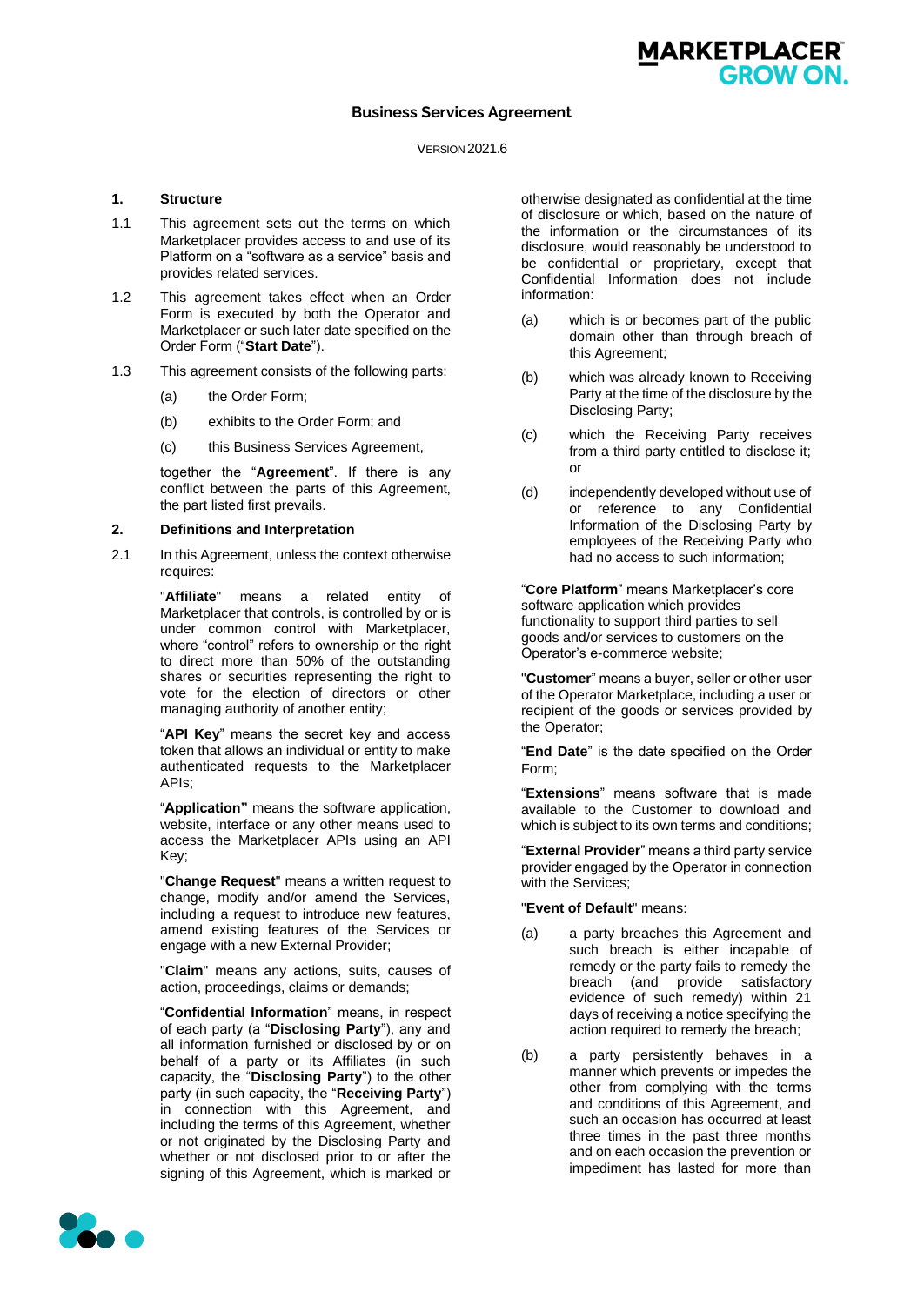# **MARKETPLACER®** GROW ON.

seven days after a written notice is issued by the non-breaching party demanding the breaching party to remedy its behaviour;

- (c) in the case of the Operator, the Operator has not made a payment due under this Agreement by the relevant due date or time for payment, the Operator is given notice of such failure to pay, and fails to make the payment within 7 days of receipt of such notice;
- (d) upon the commencement of any action for the dissolution or liquidation of a party if such action has not been dismissed within 45 days of commencement of the action;
- (e) a party resolves to wind up or is subject to an order to wind up (other than for voluntary reconstruction);
- (f) a party has a receiver, liquidator, custodian, trustee or similar official or fiduciary appointed to it or in respect of a substantial proportion of its assets or undertakings;
- (g) a court or tribunal makes an order that a party be wound up in insolvency, unless the party successfully appeals such order; or
- (h) in the case of Marketplacer, a court or tribunal makes an order that the Platform infringes a third party's Intellectual Property Rights and Marketplacer is unable to, within 90 days of such order, implement a workaround or arrange appropriate rights for the Operator to continue to use the Platform or substantially similar platform;

"**Feedback**" means any suggestion or idea for improving or otherwise modifying the Platform or the Services including but not limited to, feature requests and requests for custom reports;

"**Force Majeure Event**" means any failure or delay caused by or the result of causes beyond the reasonable control of a party which could not have been avoided or corrected through the exercise of reasonable diligence, and includes strikes, lock-outs, or other labor disputes, riots, civil disturbance, actions or inaction of governmental authorities, epidemics or pandemics, wars, embargoes, storms, floods, fires, earthquakes, acts of God or the public enemy, computer downtime, disruptions to public utilities, nuclear disasters or default of a common carrier, or any Federal or State restrictions on the movements of individuals or goods, orders from government or judicial institutions to halt business activities;

"**Intellectual Property Rights**" means any and all intellectual and industrial property rights

subsisting in any part of the universe in any and all media (whether now known or created in the future) including, without limitation, rights in the nature of copyright, registered design or other design right, trade mark, patent rights, circuit layout rights, trade secrets and any corresponding proprietary rights (whether registered or common law) under the laws of any jurisdiction;

"**Integrations**" means a Marketplacer integration with a third party service, such as a payment gateway or marketing automation platform;

"**Liability"** means liability, loss, damage or expense, including legal costs on a full indemnity basis, any monies paid to a third party to settle or compromise a claim or demand, the corruption or loss of Marketplacer's data and the costs of protecting or maintaining any Intellectual Property Rights or any Claim made, threatened or commenced against Marketplacer by a third party;

"**Marketplacer**" means the member of the Marketplacer Group named on the Order Form;

"**Marketplacer APIs**" means all software, including routines, data structures, object classes, protocols, programs, templates, libraries and interfaces, application programming interfaces, software development kits, developer tools, technical documentation, updates and other related materials, whether tangible or intangible, in whatever form or medium that are made available by Marketplacer in order to access the Services;

"**Marketplacer Group**" means Marketplacer Holdings Ltd and its Affiliates;

"**Onboarding Support**" means the onboarding support specified in the Order Form;

"**Operator**" has the meaning given in the Order Form;

"**Operator Data**" means all data and information that is provided to or collected by Marketplacer in connection with the Operator Marketplace and the Services relating to the Operator and its operations, business, Customers, service providers, distributors, personnel, consultants, advisors, assets and transactions in whatever form such information may exist, regardless of whether such data or information is provided by, or collected from, the Operator or a third party;

"**Operator Marketplace**" means the Operator's marketplace that allows multiple sellers to sell goods and/or services to multiple buyers;

"**Order Form**" means the duly executed order form which incorporates this Business Services Agreement by reference;

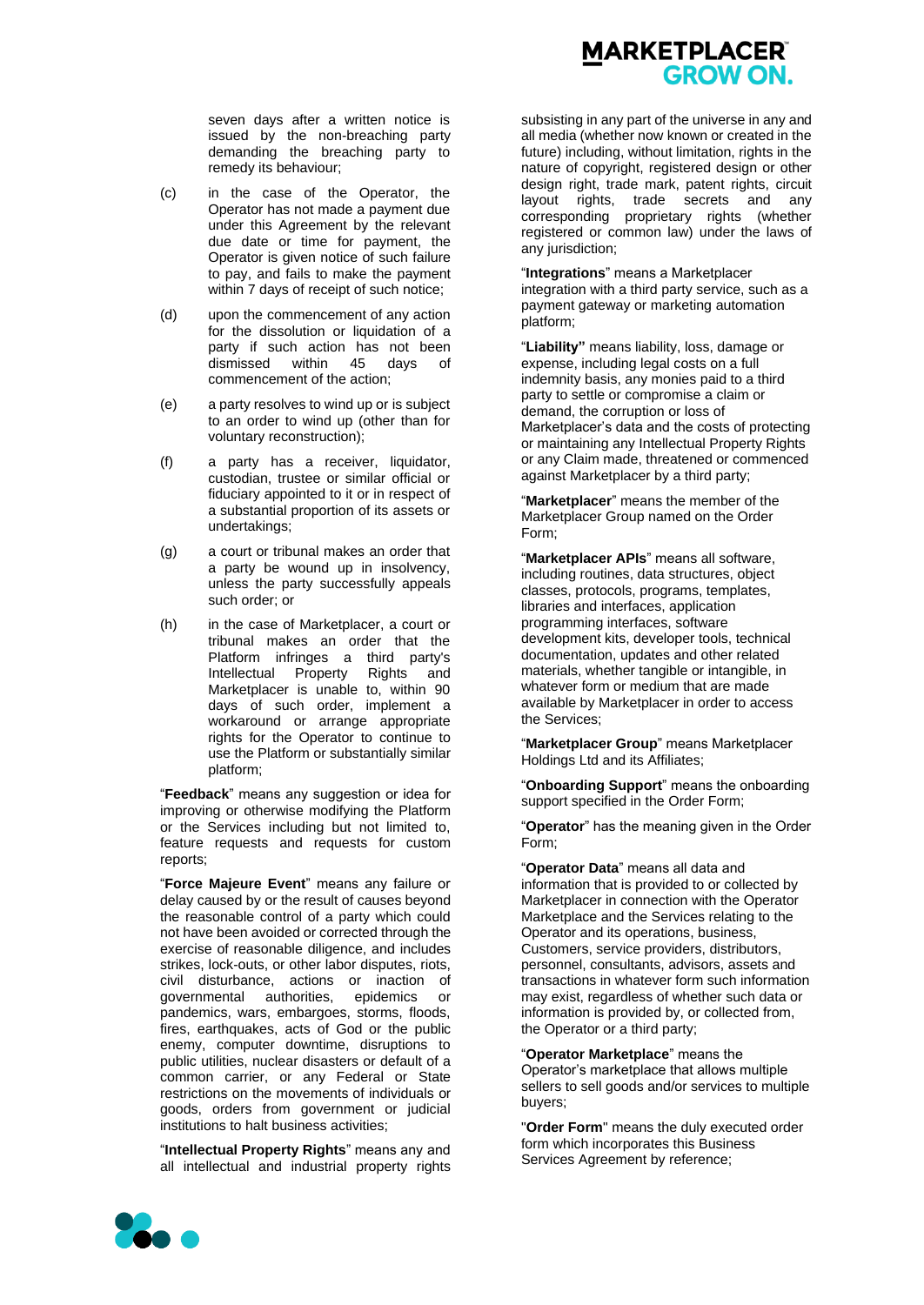

"**Platform**" means: (a) the Core Platform; (b) any tools, materials, processes, applications, knowledge base, training materials, interfaces, systems, databases, files, services, scripts, object code and/or source code associated with the Platform and/or Services; (c) Marketplacer's connectors and integrations; and (d) the Marketplacer APIs, but Platform does not include the Extensions or any third party services or integrations;

"**Platform Services**" means the service of access to and use of the Platform;

"**Sales Tax**" means the applicable tax(es) chargeable by Marketplacer to Operator made under this Agreement in the relevant jurisdiction;

"**Service Outputs**" means any outputs, documentation, reports or results generated by the Platform or Marketplacer in connection with the provision of the Services:

"**Services**" means the services described in the Order Form and any subsequent Statement of Work, and includes the Platform Services and any Onboarding Support;

"**Service Fees**" means the fees and charges payable by the Operator for the Services as set out in the Order Form;

"**Service Update**" means any update, upgrade, patch, modification or alteration to the Platform, a Service or Marketplacer's business generally, provided that such update is not specific only to the Operator. For example, updates include new features or functionalities and minor changes such as to rectify a bug;

"**Service Level Credits**" has the meaning given in the SLA;

"**SLA**" means the Service Level Agreement attached to the Order Form that Marketplacer must comply with when providing the Services to the Operator under this Agreement;

"**Start Date**" has the meaning given in clause [1.2;](#page-0-0)

"**Statement of Work**" means the document setting out the scope of the services to be provided by Marketplacer to the Operator in response to a Change Request, the terms and conditions on which Marketplacer will carry out the Change Request and the additional fees and charges which apply, in the form approved by Marketplacer from time to time;

"**Sub-processor**" means any processor engaged by Marketplacer or its Affiliates to assist in fulfilling its obligations with respect to providing the Services pursuant to this Agreement and may include third parties or Affiliates of Marketplacer but shall exclude Marketplacer employees, contractors, or consultants; and

"**Term**" has the meaning given in claus[e 3.](#page-2-0)

- 2.2 In this Agreement, unless the context otherwise requires:
	- (a) headings are for convenience only and do not affect interpretation;
	- (b) references to a party also include the party's executors, administrators, party's executors, administrators, substitutes (including persons taking by novation), successors and permitted assigns;
	- (c) each exhibit and schedule form part of this Agreement;
	- (d) a document includes any variation or replacement of it;
	- (e) references to any legislation or legislative provision will include modifying, consolidating, or replacing legislation or legislative provisions;
	- (f) references to a "breach of warranty" include that warranty not being complete, true or accurate;
	- (g) references to money are to the currency stated on the Order Form;
	- (h) the words "including", "for example", "such as" or similar are not words of limitation;
	- (i) every covenant, provision, representation, warranty, obligation or an agreement applying to, binding or given by more than one person will bind them jointly and each of them severally; and
	- (j) a provision of this Agreement is not to be construed adversely against the party responsible for the preparation of it.

## <span id="page-2-0"></span>**3. Term**

This Agreement commences on the Start Date and continues until the End Date (**Term**), unless earlier terminated.

## **4. Platform Services**

- <span id="page-2-1"></span>4.1 Marketplacer grants the Operator during the Term a non-exclusive, non-transferable, nonsublicensable and terminable right to access and use the Platform on a 'software-as-aservice' basis to provide an online marketplace to Operator's customers and in accordance with the terms of the Agreement. This right is subject to the Operator's compliance with this clause 4 and the Acceptable Use Policy in claus[e 6,](#page-4-0) both of which are essential terms of this Agreement.
- <span id="page-2-2"></span>4.2 The right granted to the Operator in clause [4.1](#page-2-1) is subject to the further condition that the Operator agrees that Marketplacer may collect, aggregate, use and disclose Operator Data provided such data is de-identified, meaning that it cannot be attributed or connected to an individual ("**Usage Data**"). Notwithstanding anything to the contrary in this Agreement,

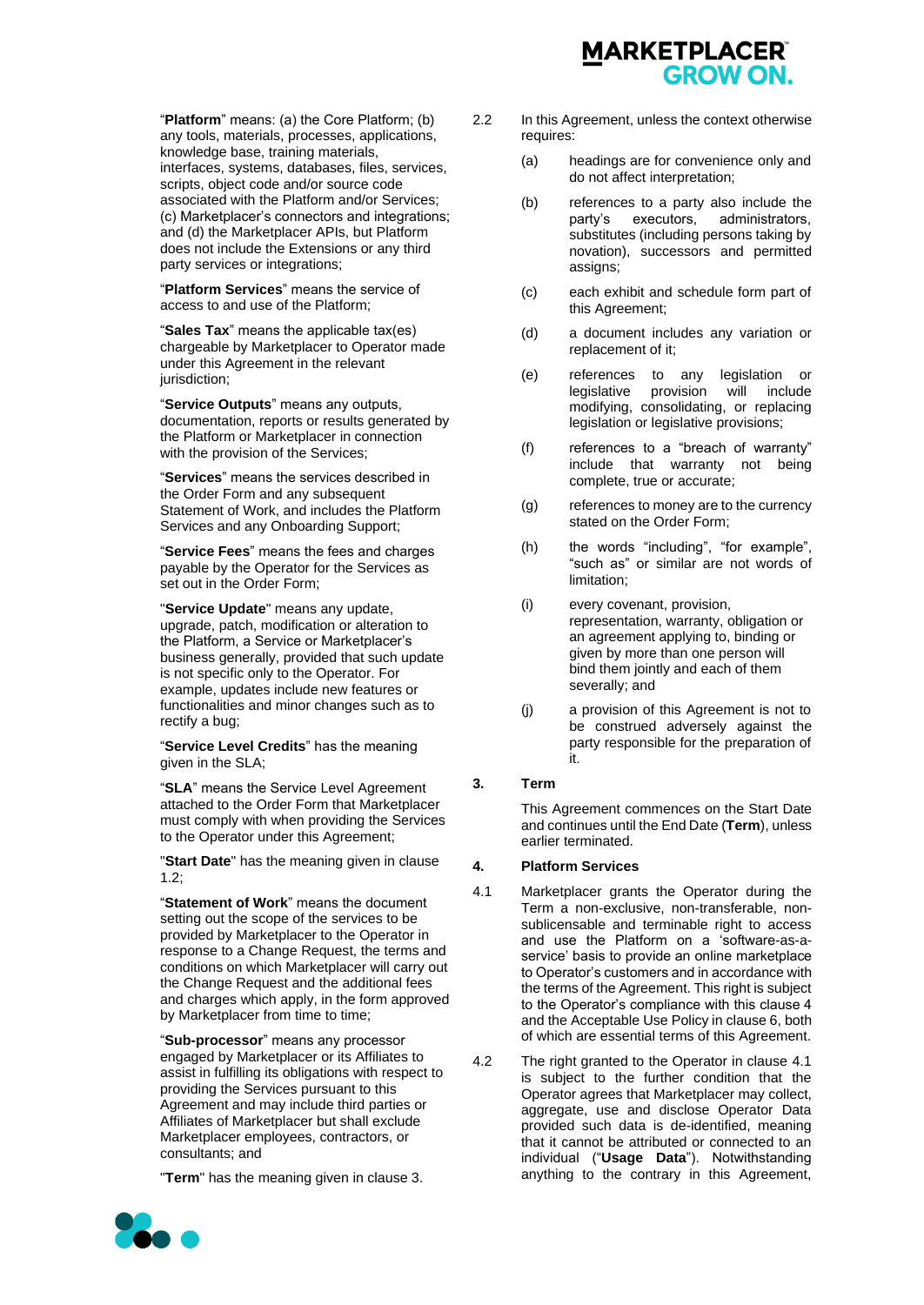Marketplacer owns all right, title and interest in any inferences, analytics or databases created using the Usage Data. If Marketplacer discloses insights drawn from Usage Data, then all such disclosures must be anonymized and aggregated and will not identify Operator, and must not be disclosed in a manner that would permit a third party to determine Operator's identity.

- 4.3 Operator acknowledges and agrees that notwithstanding anything to the contrary in this Agreement, Marketplacer retains all right, title, and interest in or to the Intellectual Property Rights in the Platform and the Services (including to corrections, updates, adaptations, enhancements or authorised copies of the Platform and/or the Services), and Operator does not acquire any rights, express or implied, in these Intellectual Property Rights.
- 4.4 As between the parties, Operator owns all Intellectual Property Rights in Operator Data. The Operator is responsible for the accuracy, quality and legality of Operator Data, the means by which the Operator acquired Operator Data, Operator's use of Operator Data with the Services, and the interoperation of any third party applications with which Operator uses the Platform or Services.
- 4.5 The Operator grants to Marketplacer a worldwide, limited term license to access, use, process, copy, distribute, perform, export, modify, make derivative works and display the Operator Data solely to the extent necessary to provide the Services to the Operator and for the limited purpose described in clause [4.2.](#page-2-2) Marketplacer may also access the Operator's accounts and portals and the Operator Marketplace to respond to support requests.
- 4.6 The Operator will immediately notify Marketplacer in writing of any breach or alleged breach of any rights, including but not limited to the Intellectual Property Rights, in or to the Platform or the Services by any third party of which the Operator becomes aware and will cooperate with Marketplacer in relation to any investigation or action that Marketplacer takes to protect its rights.
- 4.7 As between Marketplacer and the Operator, the Operator is responsible for any transactions which occur through or as a result of the Operator Marketplace. Marketplacer is not a party to such transactions and the Operator agrees Marketplacer has no liability in connection with them, nor does it have control over the goods and services transacted through the Operator Marketplace or the acts or omissions of Customers (such as failure to pay or failure to process a refund). The Operator must ensure that the Operator Marketplace is operated, and is responsible for taking reasonable steps to ensure users of the



Operator Marketplace use it, in a manner that complies with applicable laws.

- <span id="page-3-1"></span>4.8 Subject to claus[e 4.9,](#page-3-0) Marketplacer will give the Operator at least 5 days' notice in advance of implementing a Service Update if Marketplacer reasonably believes that the Service Update will (or may) significantly prejudice the Operator's ability to use the Services or significantly reduce the quality or content of the Services being provided to the Operator.
- <span id="page-3-0"></span>4.9 Marketplacer may implement a Service Update with no notice or less notice than specified in clause [4.8](#page-3-1) if it reasonably believes that the Service Update is critical for maintaining the integrity and/or security of the Platform or a Service and that compliance with clause [4.8](#page-3-1) is inappropriate due to the urgency with which the Service Update must be implemented.
- 4.10 Marketplacer has not agreed to and does not agree to treat as confidential any Feedback Operator provides to Marketplacer, and nothing in this Agreement or in the parties' dealings arising out of or related to this Agreement will restrict Marketplacer's right to use, profit from, disclose, publish, keep secret, or otherwise exploit Feedback, without compensating or crediting Operator.

## **5. Onboarding Support**

- 5.1 Marketplacer will provide Onboarding Support with a reasonable level of care and to industry standards. Marketplacer will reasonably cooperate with any third party engaged by the Operator to perform implementation services.
- 5.2 The Operator acknowledges that the ability of Marketplacer to provide Onboarding Support is dependent upon the Operator's cooperation in providing Marketplacer with timely, adequate and accurate responses to requests for data, documents, information, materials, access, decisions or approvals. Marketplacer is excused from performing Onboarding Support to the extent that Operator delays or refuses to provide Marketplacer with such cooperation.
- 5.3 The Operator must:
	- (a) comply with any policies, specifications, limitations or other technical documentation or instructions given to it by Marketplacer in connection with the use of Onboarding Support, including with respect to registration and administration of any website domain name connected with the Operator Marketplace; and
	- (a) provide Marketplacer with access to facilities and information, including Operator Data, within the Operator's possession or control which is reasonably required by Marketplacer to allow Marketplacer to review and assess the integrity or performance of Onboarding Support.

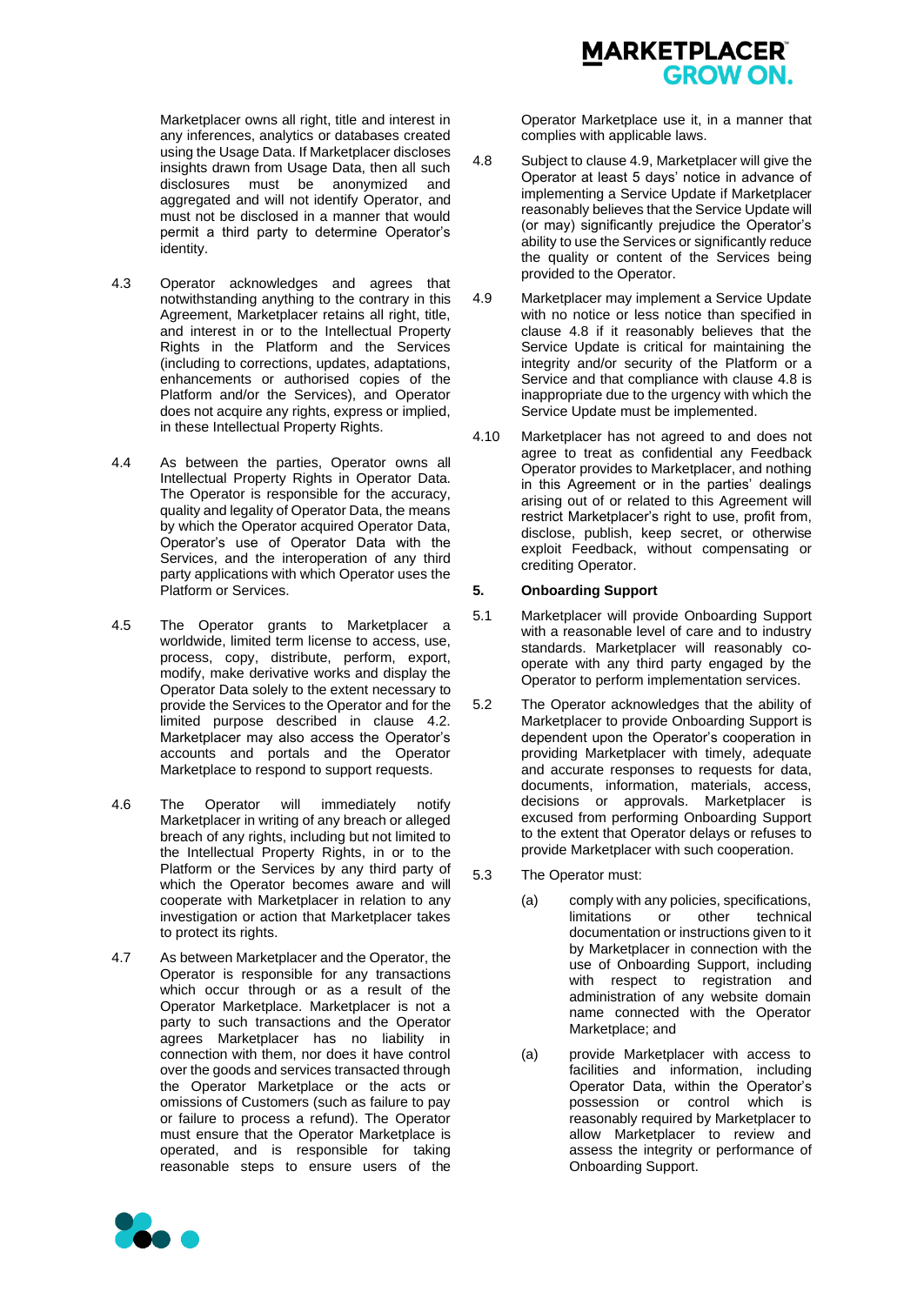#### <span id="page-4-0"></span>**6. Acceptable Use Policy**

- 6.1 The Operator must not, directly or indirectly:
	- (a) use the Platform or the Services for any purpose other than in accordance with this Agreement;
	- (b) reverse-engineer, decompile, translate or disassemble the Platform;
	- (c) bypass, or attempt to bypass, any security features of the Platform and Services, or introduce, upload or transmit any "back door", "time bomb", "logic bomb", "Trojan Horse", "worm", "drop dead device", "DoS attacks", "DDoS attacks", "virus" or any other malware, spyware or computer software routine having the effect of permitting unauthorised access to or use of any of Marketplacer's systems, networks, data or software or disabling, damaging, corrupting, interrupting or erasing, or disrupting or impairing the normal operation of any part of Marketplacer's systems, networks, data or software to the Platform and Services;
	- (d) copy, reproduce, distribute, publish or otherwise use the Platform in any manner or for any purpose not expressly authorised by this Agreement;
	- (e) assign, transfer, sell, lease, licence or sub-licence the Platform to any third party or dispose of, encumber or charge the Platform in favor of a third party;
	- (f) provide any third party with access to the Platform or Services other than as expressly permitted under this Agreement;
	- (g) infringe, challenge or repudiate or take any action to impair, prejudice or diminish the Intellectual Property Rights in the Platform or Services;
	- (h) make any representations to a third party or the public in regards to the Platform, Services and/or the Intellectual Property Rights in the Platform or Services;
	- (i) remove or interfere with any copyright or trade mark notices contained within the Platform and Services;
	- (j) demonstrate the Platform and Services for the purpose of engaging a person to replicate the functionality or features contained in the Platform and Services; or
	- (k) modify any documentation or manuals provided or made available in relation to the Platform and Services.
- 6.2 The Operator must not disclose or generate for



the purpose of disclosure to a third party any API Key unless:

- (a) the Operator has conducted reasonable due diligence to confirm that the third party has a genuine need to access Marketplacer's APIs for the purpose of a legitimate, bona fide and lawful Application;
- (b) the third party has entered into an agreement with the Operator governing the party's development of the Application which contains as a key term a requirement to comply with the [API Terms of Use.](https://marketplacer.com/legal)

#### <span id="page-4-1"></span>**7. Fees, Payments and Invoicing**

- 7.1 Marketplacer will issue the Operator an invoice for the Service Fees plus applicable Sales Tax in accordance with the Order Form.
- 7.2 The Operator must pay the Service Fees and Sales Tax to Marketplacer within 30 days of the date of invoice or such other due date specified in an Order Form. The requirement to pay the Service Fees within the time limit(s) as set out in this Agreement is an essential term of this Agreement. Without limiting its other rights and remedies, Marketplacer is entitled to charge a monthly finance fee equal to the lesser of (a) 1.0% per month; or (b) the highest amount permitted by law, on any undisputed amounts not paid in full by the due date specified in the Order Form, which will accrue and be payable each month until such amount has been paid in full. Marketplacer will not exercise this right if Operator is disputing the relevant invoice reasonably and in good faith and is cooperating to resolve the dispute.
- 7.3 The parties acknowledge and agree that:
	- (a) unless otherwise expressly stated in this Agreement, the Service Fees are exclusive of Sales Tax;
	- (b) if any Sales Taxes are imposed on any Services provided under this Agreement, Marketplacer may recover from the Operator, in addition to any consideration payable for the Services, the amount of Sales Taxes due; and
	- (c) if the Operator is required to pay any amount of Sales Taxes in accordance with this clause [7](#page-4-1) or in connection with any goods, services or any other things under this Agreement, the Operator will pay the amount of Sales Taxes at the same time as the consideration is provided for provision of Services, goods, service or any other thing under this Agreement.
- 7.4 The Operator agrees to pay the Service Fees by electronic funds transfer into Marketplacer's nominated bank account, or by such other method as Marketplacer may specify from time to time.

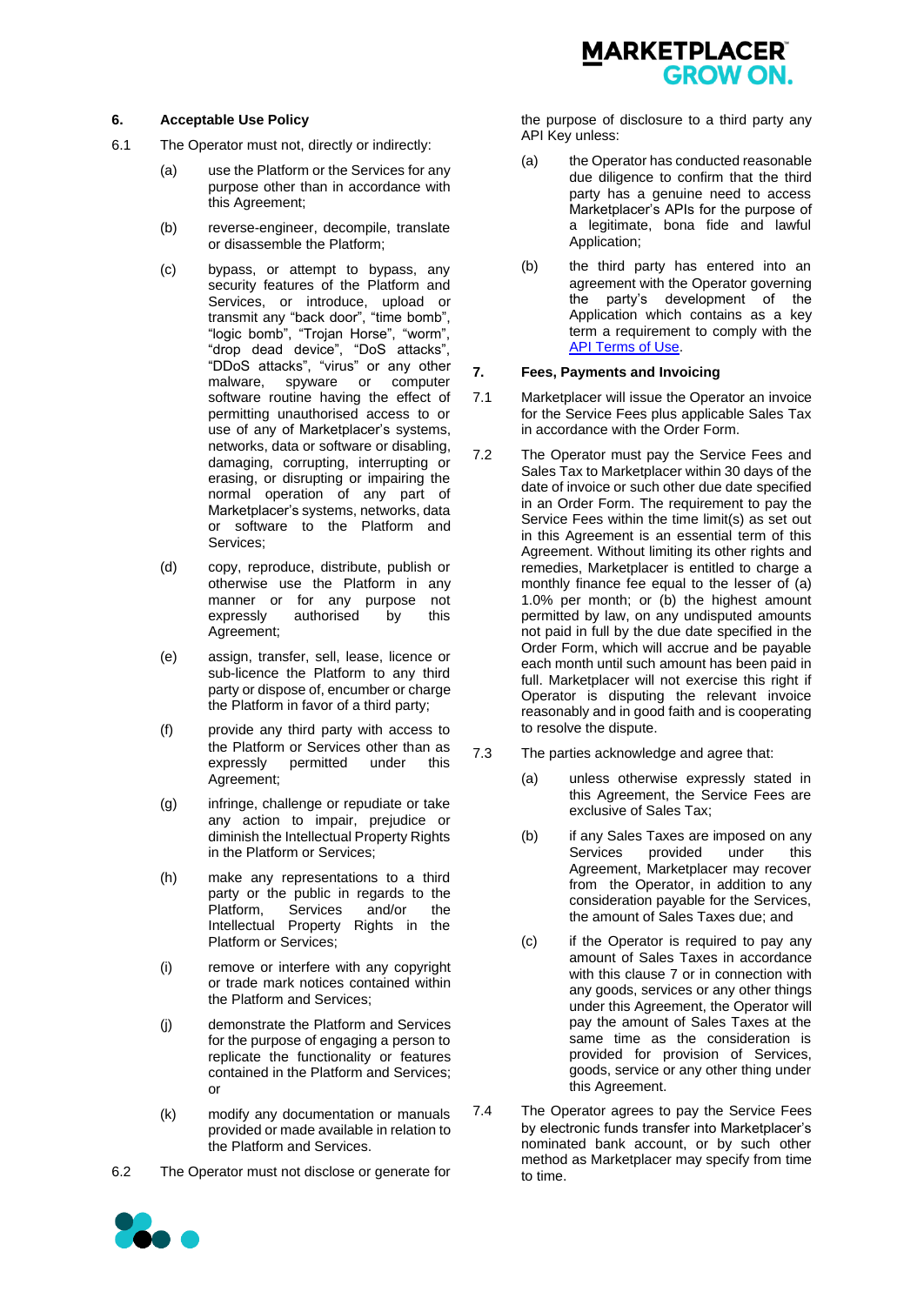

- 7.5 All amounts due under or in relation to this Agreement are non-refundable and must be paid in full without any deduction or withholding other than as required by law and the Operator will not be entitled to assert any credit, set off or counterclaim against Marketplacer in order to justify withholding payment of any such amount in whole or in part.
- 7.6 The Operator will keep and maintain accurate and complete books and records relating to the Services ("**Records**"). During the Term and for 2 years thereafter, Marketplacer will have the right, at its cost and expense and on reasonable prior written notice to the Operator, to inspect the Operator's Records during normal business hours and in a manner that does not interfere with the Operator's business operations. The Operator will provide direct access to its systems, facilities and employees as reasonably requested by Marketplacer for the audit. If the audit shows under reporting or under payment by the Operator of any amounts owed to Marketplacer, the Operator will promptly pay the additional sum(s) owed. If the audit shows under payment by Operator of five percent (5%) or more, the Operator must further reimburse Marketplacer for its reasonable audit costs and expenses.
- 7.7 Engagement of any External Providers is at the Operator's sole cost.

#### **8. Change Request**

- 8.1 From time to time during the Term, the Operator may submit a Change Request to Marketplacer.
- 8.2 As soon as reasonably practicable following receipt of the Change Request, Marketplacer will notify the Operator whether, or to what extent, Marketplacer (in its absolute discretion) is willing to carry out the Change Request and, if willing, Marketplacer will issue the Operator a Statement of Work.
- 8.3 The parties may discuss and agree changes to a Statement of Work, and any agreed changes will be incorporated into the Statement of Work prior to signing. For the avoidance of doubt, neither party is obliged to negotiate or sign a Statement of Work issued by Marketplacer.
- 8.4 Unless Marketplacer otherwise agrees in writing, the following terms apply to a Statement of Work:
	- (a) a Statement of Work issued by Marketplacer must be accepted by the Operator within 14 days of the date on which it was issued by Marketplacer;
	- (b) Marketplacer may withdraw a Statement of Work at any time prior to its acceptance by the Operator;
	- (c) subject to this clause, the Statement of Work takes effect on signing by both parties;
	- (d) a Statement of Work that is designated

or described as a "draft" (or any other similar term) is not capable of acceptance by the Operator.

8.5 For the avoidance of doubt and unless a Statement of Work states otherwise, any changes, modifications or amendments to the Services introduced by a Statement of Work that has been duly accepted and signed in accordance with this clause constitute part of the Services provided by Marketplacer under this Agreement and the Statement of Work is deemed to be a variation to this Agreement.

#### **9. Security**

- 9.1 The Operator must not do anything to prejudice the security or privacy of Marketplacer's systems, software or Services or the information stored on the same.
- 9.2 If the Operator (or any of its personnel) become aware of any actual or potential compromise of the security of the Operator Marketplace or the Operator Data or suspect that any "back door", "time bomb", "logic bomb", "Trojan Horse", "worm", "drop dead device", "DoS attacks", "DdoS attacks", "virus" or any other malware, spyware or computer software routine having the effect of permitting unauthorised access to or use of any of Marketplacer's systems, networks, data or software or disabling, damaging, corrupting, interrupting or erasing, or disrupting or impairing the normal operation of any part of Marketplacer's systems, networks, data or software has been transmitted, uploaded or introduced, Operator must notify Marketplacer immediately.
- 9.3 Operator must promptly comply with any reasonable directions and instructions given by Marketplacer in connection with the Operator's use of the Services for the purpose of protecting the security of systems, networks, data or software.
- 9.4 Marketplacer will make reasonable efforts to ensure that the Operator Data is stored and transmitted according to accepted industry standards and in a secure manner, including by maintaining appropriate administrative, physical and technical safeguards designed to protect Operator Data against unauthorised access, destruction, loss, alteration or misuse.
- 9.5 Marketplacer will perform backups of the Operator Data in the manner and at such times and intervals as is reasonable for its business purposes. Marketplacer does not warrant that it is able to backup or recover specific Operator Data beyond its explicit commitments in this Agreement. The Operator is responsible for securing and maintaining its own backup of the Operator Data as required for its business purposes.
- 9.6 If either party becomes aware of any actual or suspected breach of security to the Operator Marketplace or the Services or in the case of the Operator, a compromise of the Operator's

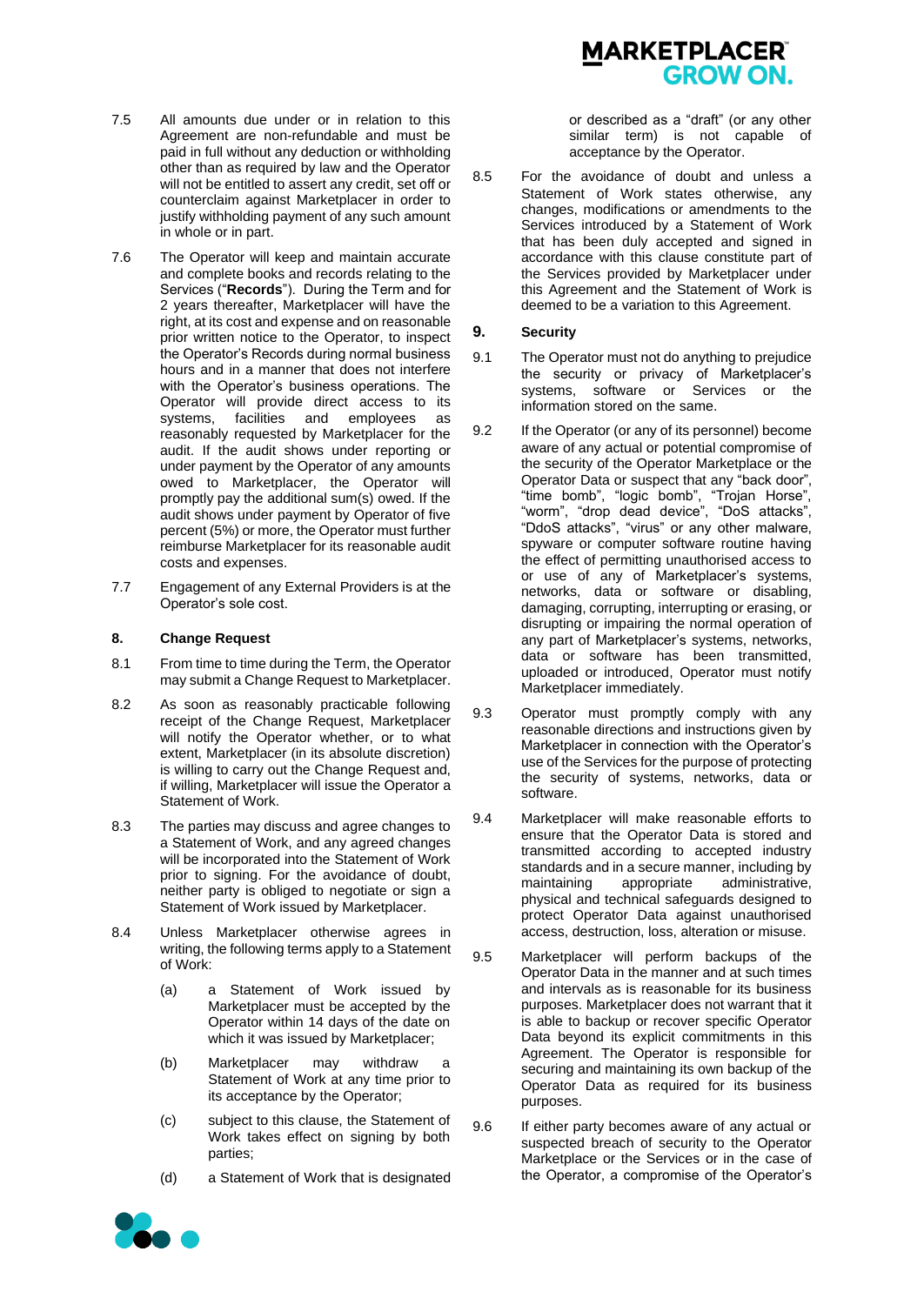account, that party will:

- (a) promptly notify the other party in writing with reasonable details regarding the breach of security or compromise;
- (b) reasonably cooperate with, and provide reasonable information to, the other party to enable that party to comply with its data breach notifications under applicable laws; and
- (c) not disclose details about the breach of security to any third party without the other party's prior written consent, unless required by law.
- <span id="page-6-0"></span>9.7 The Operator is responsible for:
	- (a) maintaining and updating its own operating systems, Internet browsers, anti-virus software, or other software that it uses to access and use the Services;
	- (b) safeguarding usernames, passwords or other credentials used to access the Operator's account and any activity occurring in Operator's account (other than activity that Marketplacer is directly responsible for and which is not performed in accordance with the Operator's instructions); and
	- (c) ensuring the Operator does not use the Services in a way that would require Marketplacer to comply with industryspecific regulations to which it is not otherwise subject, such as the Children's Online Privacy Protection Act, the Payment Card Industry Data Security Standard or the Health Insurance Portability and Accountability Act.
- 9.8 The Operator must ensure that its Customers comply with the requirements of clause [9.7](#page-6-0) to the extent applicable.

# **10. Privacy**

- 10.1 In connection with this Agreement, each party must comply with any applicable laws related to the protection of personal data. If Operator is using Marketplacer to process the personal data of European Union citizens, then the Data Processing Addendum available at <https://marketplacer.com/legal> is hereby incorporated into this Agreement by reference and applies to the processing of all personal data by Marketplacer.
- 10.2 Operator must comply with the requirements of applicable laws or contractual obligations to third parties necessary in order to disclose to Marketplacer, and allow Marketplacer to collect, use, retain, and disclose, any information that is provided to Marketplacer or which Marketplacer is authorised to collect in its provision of the Services.
- 10.3 Operator must make its terms, including its



privacy policy, easily accessible to any person accessing the Operator Marketplace and such terms must clearly disclose how Marketplacer will collect and process any personal data. For the purposes of this clause, Operator is directed to refer to Marketplacer's Privacy Policy available at https://marketplacer.com/legal for information on how Marketplacer will collect and process Operator Data, as updated from time to time ("**Privacy Policy**").

- 10.4 Operator will not, and must ensure that its Customers do not, submit to the Services: (i) any patient, medical or other protected health information regulated by HIPAA or any similar federal or state laws, rules or regulations; or (ii) any other information subject to regulation or protection under specific laws such as the Gramm-Leach-Bliley Act (or related rules or regulations) collectively, "**Sensitive Data**"). The Operator acknowledges that the Services are not HIPAA compliant. "**HIPAA**" means the Health Insurance Portability and Accountability Act, as amended and supplemented. Notwithstanding any other provision to the contrary, Marketplacer has no liability under this Agreement for Sensitive Data.
- 10.5 Operator provides general authorization for Marketplacer to engage Sub-processors to process Operator Data on Operator's behalf. The Sub-processors currently engaged by Marketplacer and authorized by Operator are available [here.](http://marketplacer.com/legal) Marketplacer shall notify Operator if it adds or removes Sub-processors at least twenty (20) days prior to any such changes if Operator opts in to receive such notifications by emailing [privacy@marketplacer.com.](mailto:privacy@marketplacer.com)
- 10.6 Operator may object in writing to Marketplacer's appointment of a new Sub-processor within ten (10) days of receiving notice in accordance with clause 10.5, provided that such objection is based on reasonable grounds relating to data protection. In such event, the parties shall discuss such concerns in good faith with a view to achieving a commercially reasonable resolution. If no such resolution can be reached, Marketplacer will, at its sole discretion, either not appoint such Sub-processor, or permit Operator to suspend or terminate the affected Service in accordance with the termination provisions in this Agreement without liability to either party (but without prejudice to any fees incurred by Operator prior to suspension or termination).
- 10.7 Marketplacer shall: (i) enter into a written agreement with each Sub-processor containing data protection obligations that provide at least the same level of protection for Operator Data as those in this Agreement, to the extent applicable to the nature of the service provided by such Sub-processor; and (ii) remain responsible for such Sub-processor's compliance with the obligations of this Agreement and for any acts or omissions of

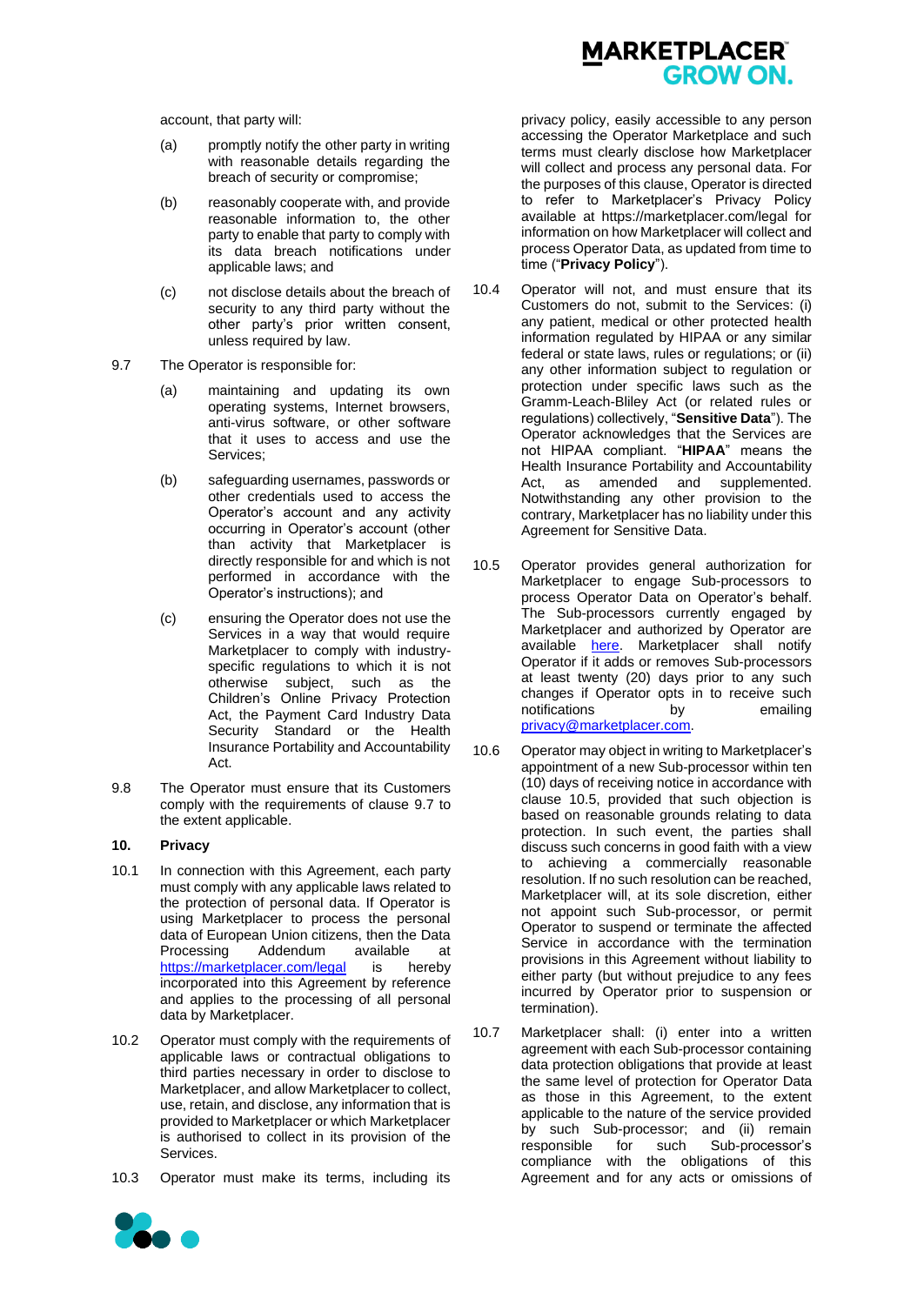

such Sub-processor that cause Marketplacer to breach any of its obligations under this Agreement.

10.8 Marketplacer does not knowingly collect any information, including personal data, from children under 18 years of age ("minors"). Operator represents and warrants that it will not permit any Customer who is a minor to use the Operator Marketplace. If you believe that we have inadvertently collected minor personal data, please contact us at privacy@marketplacer.com so that we can delete the information.

#### **11. Confidentiality**

- 11.1 Each party ("**Recipient**") agrees at all times during and for so long as is legally permissible after the Term to keep confidential the Confidential Information of the other party and will not disclose or discuss the same without the prior written approval of that other party, except:
	- (a) as specifically provided by this Agreement;
	- (b) to the extent permitted or required by law;
	- (c) to the extent required to perform any of the Recipient's obligations under this Agreement; or
	- (d) to the extent required to instruct the Recipient's professional advisers in relation to the preparation, completion and performance of this Agreement.
- 11.2 The Recipient must not sell, transfer, assign or otherwise dispose of or grant any licence in relation to any Confidential Information or make available copies (whether by photocopying, photographic reproduction or by electronically recorded data) of any Confidential Information to any person other than with the prior written consent of the other party.
- 11.3 Unless otherwise advised by the Operator or an exception applies under this Agreement, Marketplacer will treat all Operator Data which has not been de-identified as Confidential Information.

#### **12. Warranties**

- 12.1 Each party warrants to the other that:
	- (a) it has the full right, power and authority to enter into and perform this Agreement and to grant and license all rights and benefits hereby granted and licensed to the other party;
	- (b) it will not do anything which violates or infringes the rights, title or interest, including the Intellectual Property Rights, of the other party; and
	- (c) it will comply with any applicable laws, regulations, standards and guidelines applicable to the provision or use of the Services.

12.2 The Operator warrants to Marketplacer that it will take reasonable steps to ensure the Operator Marketplace and any listings or transactions on the Operator Marketplace comply with applicable laws, regulations, standards and guidelines.

## **13. Indemnity**

- 13.1 The Operator indemnifies and agrees to indemnify Marketplacer and its directors, officers, employees and agents (each an "**indemnified party**") from and against all Liability which the indemnified party suffers or incurs in connection with:
	- (a) any dispute between the Operator and a third party;
	- (b) use of the Platform or Services by the Operator, another person under authority of the Operator or a Customer in a manner that is illegal or materially inconsistent with this Agreement;
	- (c) a third party's use of Marketplacer's APIs authorized by an API Key<br>generated using the Operator's using the Operator's account;
	- (d) infringement of the rights of a third party, including Intellectual Property Rights or data privacy; or
	- (e) if applicable, failure to comply with the requirements of DMCA as specified in claus[e 23.](#page-10-0)
- 13.2 Both parties will use their reasonable endeavours to mitigate any loss, damage, liability, expenses and costs suffered by them under or arising out of this Agreement.
- 13.3 Each party's liability to the other is reduced proportionally to the extent that the liability arises as a direct result of an act or omission of the other party.

#### <span id="page-7-0"></span>**14. Limitations on Liability**

- <span id="page-7-1"></span>14.1 To the maximum extent permitted by law, neither party shall be liable to the other party under any theory of liability for any consequential, indirect, incidental, special, punitive or exemplary damages or any kind, including, without limitation, damages arising from loss of profits, revenue, data or use, or from any defect or error or in connection with Operator's acquisition of substitute services or malfunction of the Services, or any such damages arising from breach of contract or warranty or from negligence or strict liability, even if a party has been advised or should know of the possibility of such damages, and notwithstanding the failure of any remedy to achieve its intended purpose.
- 14.2 The Operator acknowledges that the Services are not provided free of defects nor will they be available at all times and uninterrupted, and Marketplacer makes no warranties, guarantees or undertakings in this regard except that

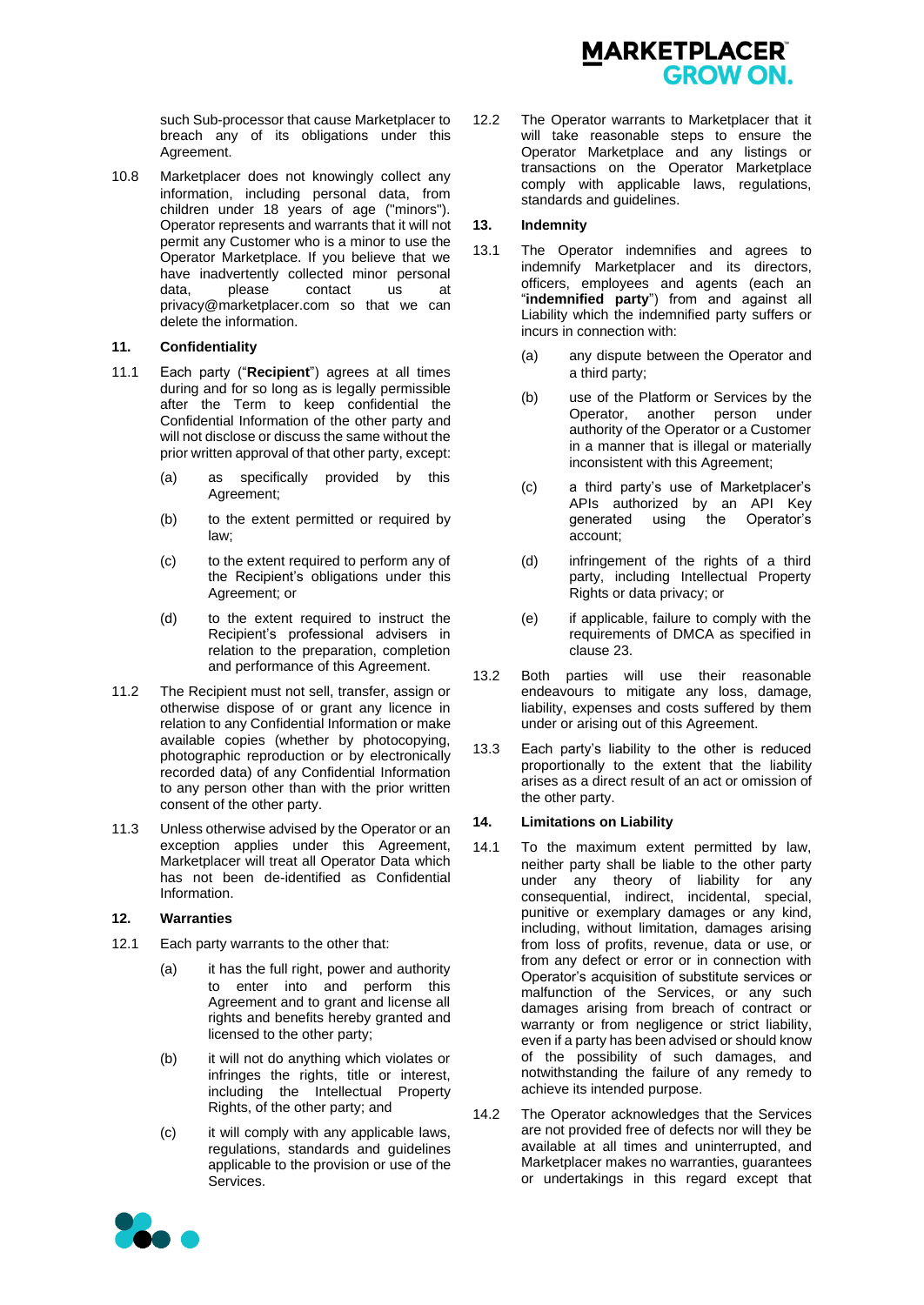Marketplacer will use commercially reasonable endeavours to deliver the Services and make the Core Platform available in accordance with the SLA.

- 14.3 If Marketplacer fails to provide the Services in accordance with the SLA, Marketplacer will remit the applicable Service Level Credits (as defined in the SLA) to the Operator. The Operator agrees that the Service Level Credits contain the Operator's sole remedy in relation to Marketplacer's failure to provide the Services in accordance with the SLA.
- 14.4 In respect of Service Outputs, the Operator acknowledges and agrees that:
	- (a) the mere generation of Service Outputs does not mean that Marketplacer has validated or verified the correctness of the Operator Data comprised in the Service Outputs:
	- (b) Marketplacer has not expressed an opinion or provided advice that use of the Services by the Operator will produce any particular Service Outputs or other results, including the generation of any financial gains for the Operator or the avoidance of any financial losses for the Operator; and
	- (c) Marketplacer is under no obligation to interpret, extrapolate, construe, represent, decipher, analyse, comment, translate, apply or advise on the Service Outputs.
- 14.5 To the maximum extent permitted by law and subject to Marketplacer's obligation to comply with this Agreement, the Services are provided "as is" and all express or implied<br>representations, conditions, statutory representations, conditions, statutory guarantees, warranties and provisions (whether based on statute, common law or otherwise) that are not expressly contained in this Agreement are excluded, including but not limited to the IMPLIED WARRANTIES OF MERCHANTABILITY AND FITNESS FOR A PARTICULAR PURPOSE, AND NON-INFRINGEMENT.
- 14.6 Marketplacer may make Integrations available to its customers through the Platform from time to time. The Operator acknowledges and agrees that:
	- (a) Marketplacer does not require the Operator to use any Integration, nor does it recommend any third party services are suitable for the Operator's particular purposes;
	- (b) Marketplacer does not make any representations or warranties of any<br>kind regarding the quality or regarding the quality or merchantability of any third party service;
	- (c) the third party service provider may:



- (i) require the Operator to create an account prior to use of the Integration;
- (ii) impose charges and fees for the Operator's use of the third party service; and
- (iii) provide such service subject to its own terms and conditions and privacy policy; and
- (d) Marketplacer is not the provider of the third party service and has no liability for the service or the acts or omissions of the service provider.

## **15. Liability Cap**

- 15.1 Without limiting claus[e 14](#page-7-0) and subject to clause [15.2,](#page-8-0) Marketplacer's maximum, aggregate liability to the Operator for any Claims under, arising from, or in relation to this Agreement, regardless of form of action, whether in contract, tort (including negligence), under product liability and consumer protection legislation, under any other statute or regulation, breach of warranty or other legal or equitable grounds (including in each case negligence), is limited to:
	- (a) in relation to Claims arising in respect of the Operator Data, at Marketplacer's reasonable election:
		- (i) reconstruction or recovery of the relevant Operator Data (or so much of it as possible in the circumstances);
		- (ii) provision of a copy of the relevant Operator Data to the Operator; or
		- (iii) payment to the Operator of the reasonable costs required to recover or reconstruct (but not to re-collect) the relevant Operator Data,

or a combination of the foregoing; and

- (b) in respect of other Claims, the Service Fees paid by the Operator in the 12 months leading up to the date on which the relevant Claim first accrues.
- <span id="page-8-0"></span>15.2 Subject only to clause [14.1,](#page-7-1) nothing in this Agreement operates to limit or exclude either party's liability to the other for:
	- (a) death or personal injury caused by that party's negligence;
	- (b) any fraudulent or reckless conduct by the other party, or conduct that is otherwise misleading or deceptive; or
	- (c) any other liability which cannot be limited or excluded by law.

#### **16. Termination and Suspension**

16.1 Where an Event of Default occurs in relation to

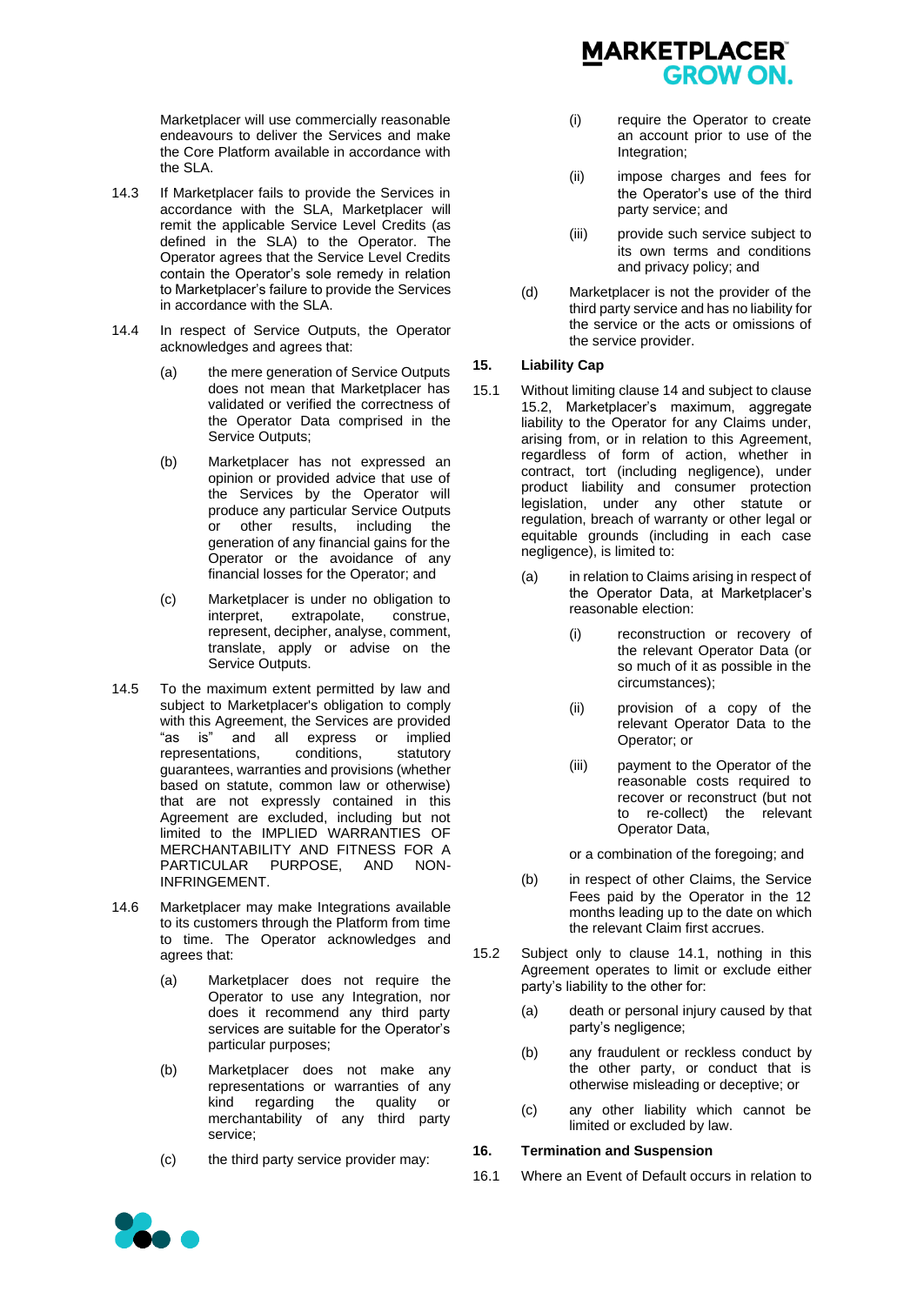a party, the other party may terminate this Agreement by notice in writing to the party in respect of whom an Event of Default has occurred, and such termination becomes effective on the date that it is served on the relevant party.

- 16.2 In addition to its rights of termination, Marketplacer may suspend all or part of the provision of the Services to the Operator if an Event of Default occurs and the Event of Default is either incapable of remedy or the Operator fails to remedy it (and provide satisfactory evidence of such remedy to Marketplacer) within 7 days of receiving a notice in writing from Marketplacer party specifying the action required of the Operator to remedy the Event of Default.
- 16.3 On termination or expiration of this Agreement, the Operator must:
	- (a) cease using, and Marketplacer may cease making available, the Platform and the Powered by Marketplacer logo under clause [24,](#page-10-1) unless the parties mutually agree otherwise;
	- (b) at Marketplacer's election, forward or destroy (and where applicable erase) all materials containing the Intellectual Property Rights of Marketplacer in the possession or control of the Operator; and
	- (c) pay to Marketplacer all amounts due at the date of termination.
- 16.4 The Services include functionality that enables the Operator to export Operator Data at any time during the Term. Provided that the Operator makes the request in writing within 30 days of the date of termination, Marketplacer will also provide a copy of the Operator Data in Marketplacer's possession to the Operator following termination of this Agreement. Marketplacer will use reasonable efforts to provide the Operator Data within a reasonable timeframe following receipt of the request.
- 16.5 Upon the Operator's written request, Marketplacer will delete all Operator Data from its production environments.
- 16.6 Marketplacer will not have any further obligations to the Operator under this Agreement and is not otherwise required to provide any assistance to the Operator for the purposes of migrating or transitioning to another service, system or software unless the parties agree otherwise in writing.
- 16.7 The parties waive any rights of termination not expressly stated in this Agreement.

#### <span id="page-9-0"></span>**17. Dispute Resolution**

The parties agree that in the event of any dispute, controversy or claim arising out of or in connection with this Agreement, including any



question regarding its existence, validity or termination ("**Dispute**"), a party must not commence any court or arbitration proceedings relating to the Dispute (other than for urgent injunctions or interlocutory applications) until it has issued a notice to the other party and made reasonable attempts to resolve the Dispute by negotiation of senior management. This clause [17](#page-9-0) does not apply in relation to the payment or non-payment of Service Fees under this Agreement.

#### **18. Relationship of Parties**

- 18.1 Marketplacer's relationship with Operator is that of an independent service provider. Neither Marketplacer nor Operator will have (and will not represent that it has) any power, right or authority to bind the other, or to assume or create any obligation or responsibility, express or implied, on behalf of the other or in the other's name.
- 18.2 Unless not allowed by law, Operator will not, without the prior written consent of Marketplacer, for the Term and a 6 month period after the Term, directly or indirectly solicit or offer employment or otherwise engage any employee of Marketplacer. Nothing in this clause will prevent a party from employing a person who responds to a general advertisement or recruitment agency seeking applications.

#### **19. Force Majeure**

- 19.1 Notwithstanding any other provision in this Agreement, no default, delay or failure to perform on the part of any party will be considered a breach of this Agreement to the extent such default, delay or failure to perform is shown to be due to a Force Majeure Event.
- 19.2 If a Force Majeure Event occurs, the time for performance required by a party under this Agreement will be extended for any period during which performance is prevented by the event.
- 19.3 If a Force Majeure Event prevents a substantial part of the Services being provided by Marketplacer to the Operator, the Operator is exempted from paying the relevant Service Fees that would otherwise be payable during the period in which that Force Majeure Event occurs.
- 19.4 Notwithstanding the above, if a delay or failure by a party to perform its obligations under this Agreement due to a Force Majeure Event exceeds 60 days, and that delay or failure prevents a substantial part of the Services from being provided by Marketplacer to the Operator, any party may immediately terminate this Agreement on providing notice to the other party, such notice to take effect 14 days after the date of such notice.

#### **20. Notices**

**21.** All notices and consents required or permitted

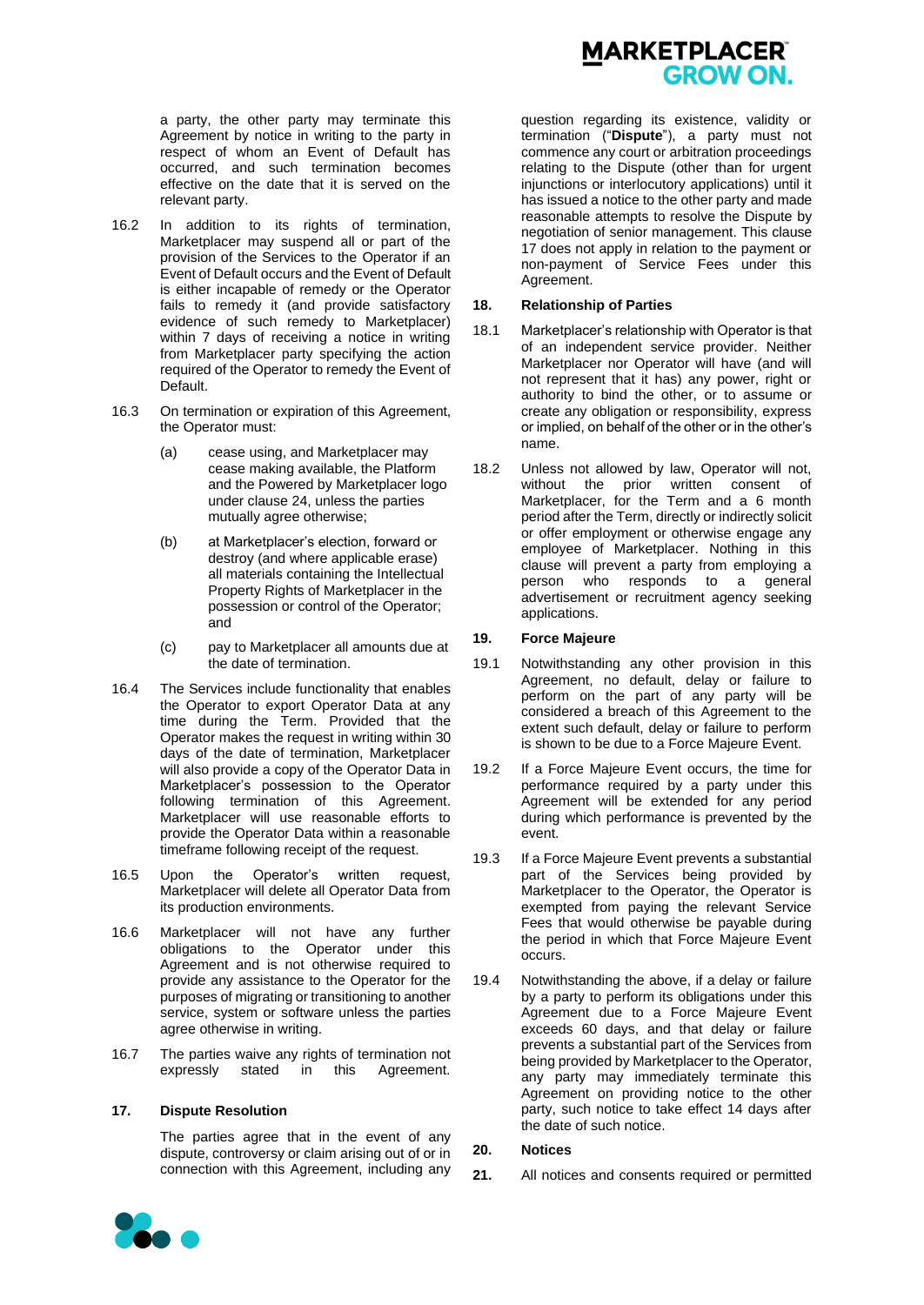

to be given under this Agreement must be in writing and given by personal service, mail (postage prepaid, return receipt requested), overnight courier or email to the parties at the address for notices set out in the Order Form or to such other address as either party may designate to the other by written notice. Notice is effective on the same day when delivered personally, on the next business day when sent by overnight courier service, on the next business day if sent by email or three business days after sending by mail (return receipt requested).

## **22. Assignment**

- 22.1 Subject to claus[e 22.2,](#page-10-2) neither party may assign or otherwise transfer its rights or obligations under this Agreement without the prior written consent of the other party, such consent not to be unreasonably withheld. Any assignment in violation of this clause is null and void.
- <span id="page-10-2"></span>22.2 Marketplacer may assign or otherwise transfer its rights or obligations under this Agreement to any of its Affiliates or in connection with a change in ownership without the prior written consent of the Operator.

#### <span id="page-10-0"></span>**23. DMCA Notice and Takedown**

Marketplacer supports the protection of intellectual property and asks the Operator to do the same. Marketplacer's policy is to respond to all notices of alleged copyright infringement. If someone believes an Operator is infringing their intellectual property rights, they can send a notice to Marketplacer using the [Takedown Request Form.](https://marketplacer.com/legal/dmca-notice/) On receiving a notice, Marketplacer may remove or disable access to the content claimed to be a copyright infringement. Once provided with a notice of takedown, the Operator can reply with a counter notification if the Operator objects to the complaint using the **Counter Notice Form**. The original complainant has 14 business days after Marketplacer receives a counter notification to seek a court order restraining the Operator from engaging in the infringing activity, otherwise Marketplacer will restore the content.

# <span id="page-10-1"></span>**24. Logos**

- 24.1 Operator acknowledges and agrees that the Powered by Marketplacer logo must be retained on each page of the Operator Marketplace in the bottom left corner, or such other placement as Marketplacer notifies to the Operator from time to time. Operator is not permitted to modify the size, design or color of the Powered by Marketplacer logo without the prior permission of Marketplacer and agrees to comply with Marketplacer's reasonable directions in respect of the Powered by Marketplacer logo.
- 24.2 The Operator hereby consents to Marketplacer using the Operator's name and logo solely to identify Operator as a Marketplacer customer in its marketing and promotional materials, including but not limited to on Marketplacer's



#### **25. General**

- 25.1 This Agreement may only be amended, supplemented or replaced by a document in writing signed by the parties.
- 25.2 Any failure or delay by one party to compel performance by another party of any of the terms and conditions of this Agreement does not constitute a waiver of those terms or conditions, nor does it affect or impair the right of the first party to enforce them against the other party at a later time or to pursue remedies it may have for any subsequent breach of those terms or conditions.
- 25.3 A single or partial exercise of a right by a party does not preclude another or further exercise of that right or the exercise of any other right.
- 25.4 A party may give its approval or consent conditionally or unconditionally or withhold its approval or consent in its absolute discretion unless this Agreement expressly provides otherwise.
- 25.5 This Agreement constitutes the entire agreement and supersedes all previous agreements, understandings, negotiations and representations in respect of all matters dealt with in this Agreement.
- 25.6 Any provision of this Agreement which is prohibited, unenforceable or invalid in whole or in part is only ineffective to the extent of the prohibition, unenforceability or invalidity and this does not affect the remaining part of that provision or the other provisions of this Agreement, which will continue in full force and effect.
- 25.7 This Agreement may be executed in one or more counterparts executed by one or more of the parties, each of which counterparts will constitute the one agreement which will be binding on all the parties when one such counterpart has been executed by each party.
- 25.8 Each indemnity in this Agreement is a continuing obligation, separate from the other obligations of a party, and survives termination of this Agreement.
- 25.9 All representations and warranties in this Agreement will survive the execution and delivery of this Agreement and the completion of the transactions contemplated by it.
- 25.10 If the Marketplacer entity named in the Order Form is registered in:
	- (a) the United States, then the terms of this Agreement are governed by and construed in accordance with the laws of Delaware and the parties submit to the jurisdiction of the Courts of Delaware; or